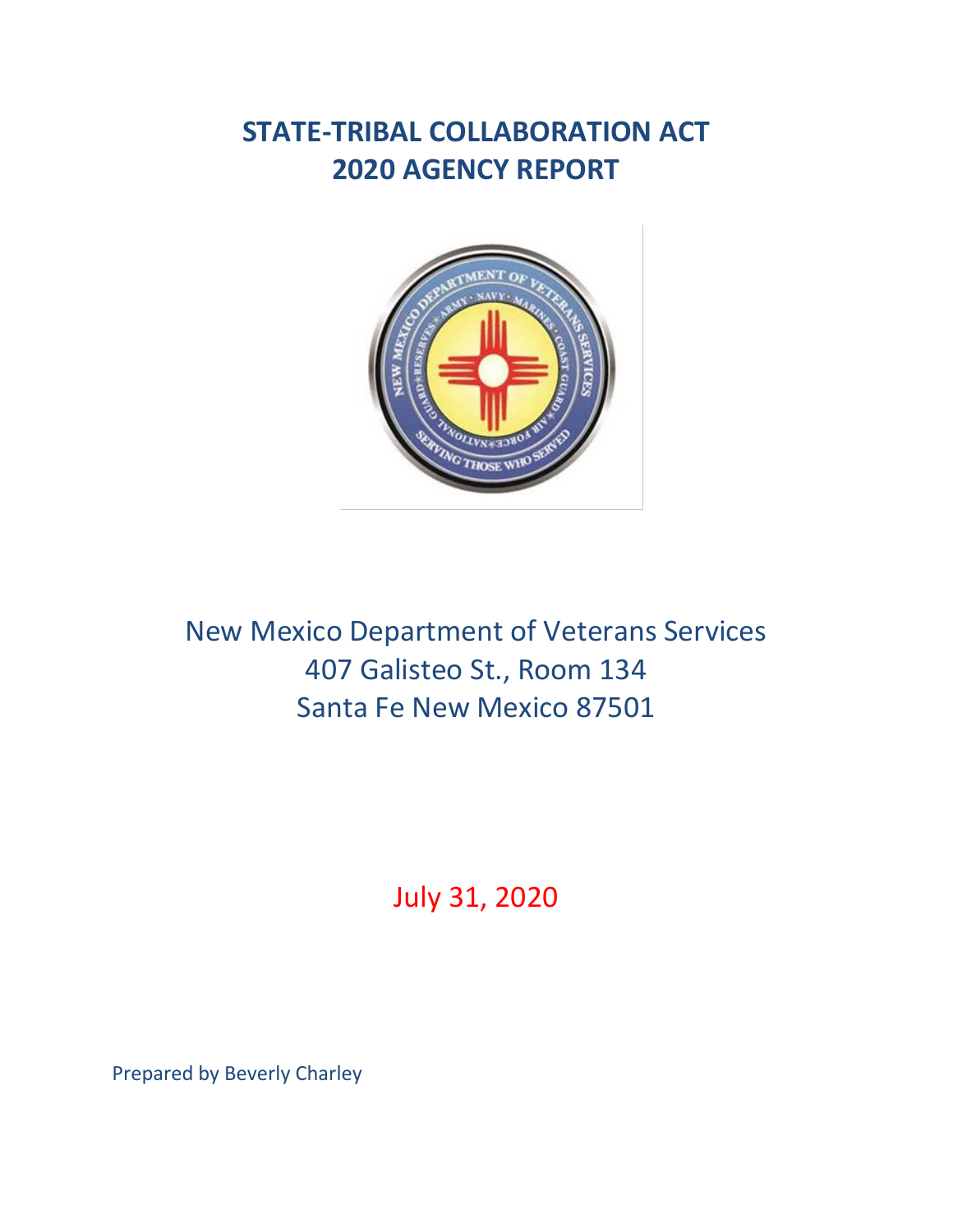# **I. EXECUTIVE SUMMARY**

a. Summary of Report Focused on Accomplishments with Tribal Nations and Overview of Future Efforts

The New Mexico Department of Veterans' Services (the Department) participated in relevant aspects pertaining to the State Tribal Collaboration Act (NMSA 11-18-3 NMSA 2009) during the New Mexico State Government's fiscal year 2020. The Department participated in both formal and informal interaction with several Pueblos, Tribes and Indigenous Nations throughout the state and region.

The Department participated in:

- Collaboration with the NATI and the SWNAVA to host a Veterans Summit for Fall 2020
- Outreach and Education Programs
- Continued to participate in data sharing and information exchanges with Tribes and Pueblos
- Outreach events in tribal lands and near tribal lands
- During COVID 19, Assist New Mexico Veterans by teleworking, conducting State and Federal Claims.
- Participated in the Indian Day at Legislature
- VA Burial Benefits and State Veteran Memorial information was disbursed January 2020
- Coordination with the City of Gallup for New VSO hire
- Participated in the Annual Indian Day
- Became a Participant in the McKinley County Veteran Services Collaborative
- Provide Continuous on-going mentorship of 7 Native American VSO's
- Attended the City of Gallup Annual Veterans Stand Down and Hand-Up Project
- Participated in San Juan College Veterans Alliance Club Ball, Farmington, NM
- Presented NM Funeral Honors for the Navajo Code Talker-Joe Vandever
- Briefed the NM Legislative Senate Indian and Cultural Affairs Committee
- Participated in the 19<sup>th</sup> Annual Native American Veterans Health & Wellness Symposium
- Monthly Virtual Collaboration Meetings with the VA Tribal Government Relations & Healthcare System
- Military Honors Funeral Burial Conference Training for Honor Guard Teams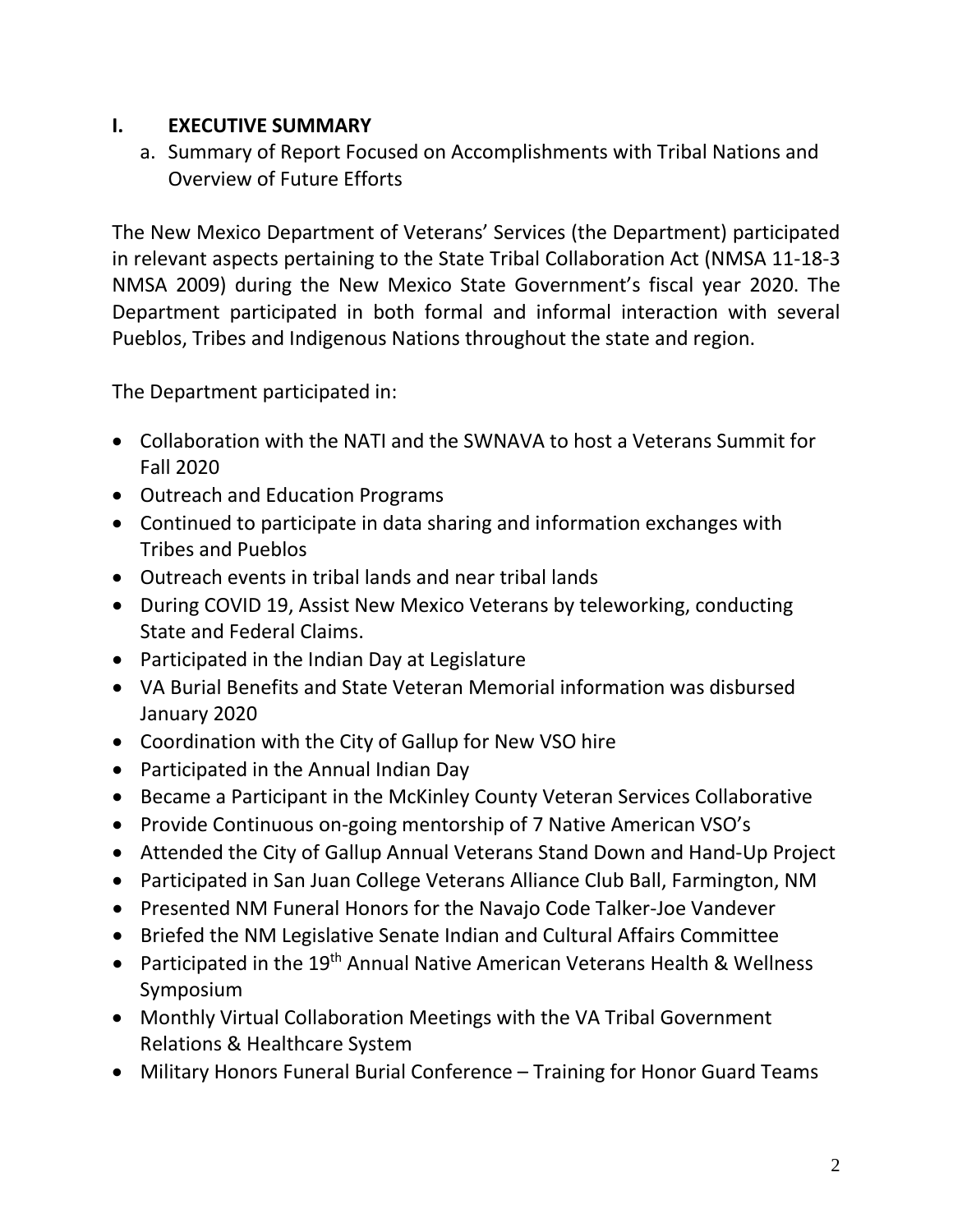# **II. AGENCY OVERVIEW/BACKGROUND**

# A. Mission Statement

The mission of The New Mexico Department of Veterans' Services is to assist veterans, their widows, and their children in establishing the privileges, which they are legally entitled.

# B. Agency Overview

The New Mexico Department of Veterans Services is the state government agency statutorily created in 2003 to provide veterans with a cabinet-level agency to address their needs. Department services are partitioned into six (6) programs, aggregated by common statutory purpose and outcome:

# **Field Operations Division**

There are 12 field offices of the New Mexico Department of Veterans' Services located throughout the state. Each is staffed by an accredited Veterans' Service Officer (VSO) to assist veterans and their dependents with filing for their federal and state benefits. All VSO's also have regularly-scheduled outreach visits to Smaller and rural surrounding communities.

## **Administrative Services Division**

Provide Administrative and Financial Services to the New Mexico Department of Veterans Services. Serves as Chief financial officer (CFO) for the agency. Responsible for establishing, monitoring and executing the Agency's budget.

## **Veterans State Benefits Division**

Benefits Division ensure that veterans who have risked their lives and made other sacrifices to protect and serve our country receive their state and federal benefits along with their dependents.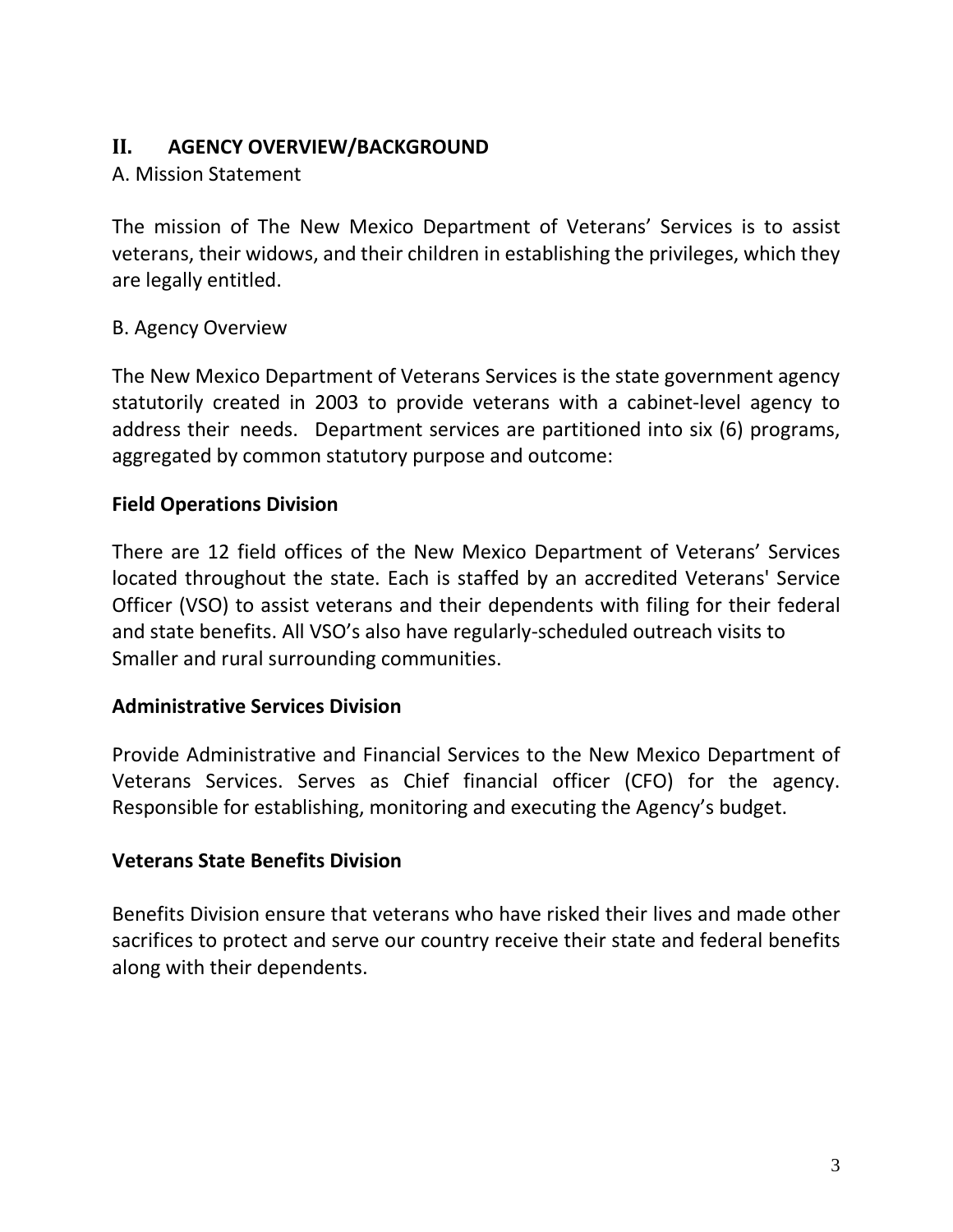# **State Approving Agency Bureau**

The primary responsibility of the State Approving Agencies (SSAs) is to ensure the quality and integrity of programs of education and training for the use of GI Bill benefits. The scope of responsibility: high schools, adult education centers, employers providing on-the-job training and apprenticeship training, license and certification testing, vocational training and apprenticeship training, license and certification testing, vocational training, as well as all certificate and degree levels of post-secondary education. The SAA promotes and safeguards quality education and training for veterans, ensures greater educational and training opportunities to meet the changing needs of veterans and assists the Department of Veterans Affairs (DVA) in preventing fraud, waste, and abuse in the administration of the GI Bill. There are currently 136 GI Bill approved facilities in New Mexico, 103 are active.

## **Veterans Business Outreach Center Program**

The New Mexico Department of Veterans' Services created the Veteran's Business Outreach Center (VBOC) to "assist veterans in achieving their entrepreneurial goals".

## **Healthcare Coordination Program**

The Healthcare Coordination Program coordinates VA, state, and local healthcare alliances within the NMDVS. In this role, the division performs an advocacy role to ensure New Mexico's veterans are aware of their health benefits and how they can more easily navigate the New Mexico VA Healthcare system—as well as the El Paso VA Medical Center for veterans in the Las Cruces area, and the Big Spring (TX) VA Medical Center for veterans in the eastern/south east part of New Mexico. The division is also responsible for fostering partnerships with local healthcare entities that serve veterans and their families in our state.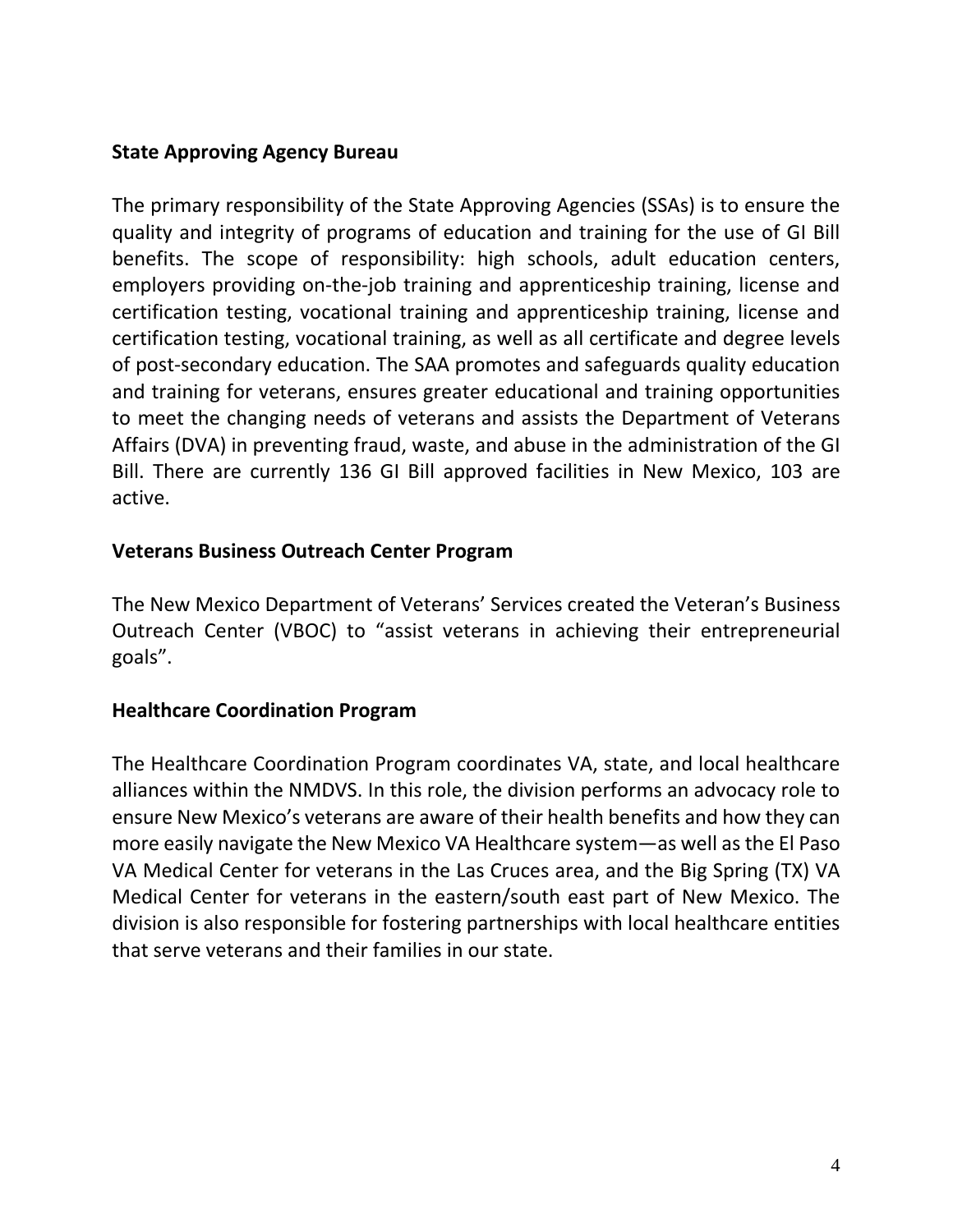## **Veterans State Cemeteries Program**

The Veterans Cemetery Grants Program is to construct state veterans' cemeteries whenever the veteran burial needs are not being met by existing VA cemeteries. The New Mexico Veterans' Cemeteries are hallowed grounds that provide a final resting place, which honors and memorializes veterans and their families for their service and sacrifices made while serving in the Armed Forces of the United States. Currently, there are two State Veterans Cemeteries, one in Fort Stanton and the other in Gallup, NM. Completion of the 3<sup>rd</sup> cemetery in Angel Fire is underway with a projected date of opening in August 2020. The Carlsbad Veterans Cemetery is projected within the next 2-3years.

#### **Women Veterans Program**

The Women Veterans Program assesses the needs of New Mexico women veterans and makes recommendations regarding existing benefits and services for women veterans. Conducts statewide outreach strategies to enhance awareness to female veterans and agencies that provide services to female veterans. Enhances relations, ensuring all available services are relayed to female veterans. Provides guidance, technical assistance, and recommendations to the governmental agencies, legislators, veteran organizations, community organizations, and the general public on women veteran issues. Works with local veteran groups to advocate and educate on the unique issues facing women.

C. Any Department – Specific Tribal Collaboration / Consultation policy your agency might have adopted in addition to STCA (11-18-4.C (1))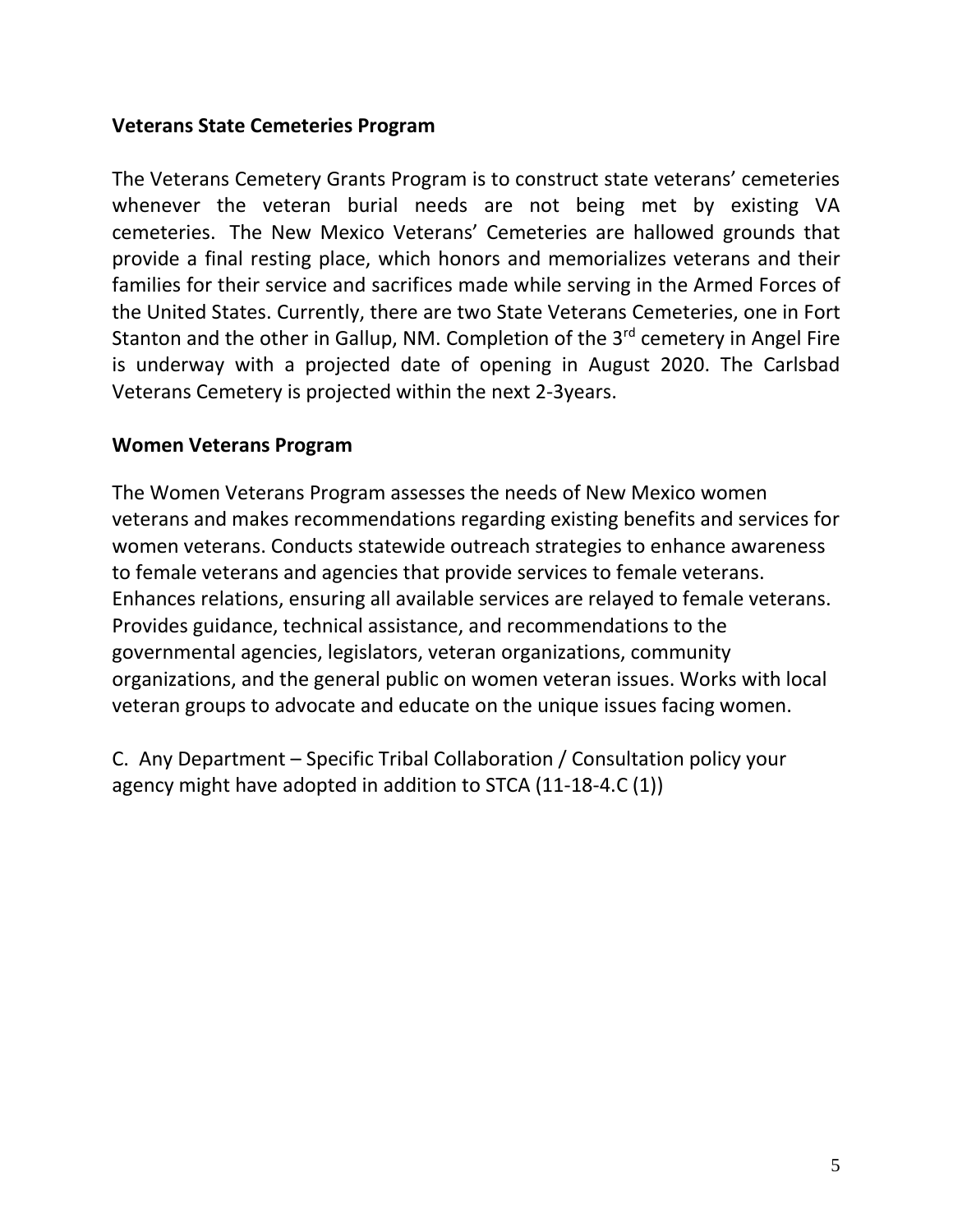# **III. AGENCY EFFORTS TO IMPLEMENT POLICY (11-18-4.c (1)(3))**

In coordination with tribal authorities, the Department often assists tribal veterans with veterans' court issues.

Department staff members who regularly work with Pueblos, Tribes and Nations have been identified to attend the Cultural Competency training by the State Personnel Office (SPO). Other staff members are encouraged to participate.

# **IV. CURRENT AND PLANNED PROGRAMS AND SERVICES FOR COMMUNITIES (11-18-4.c (5))**

a. Provide a description of current and planned programs and services provided to or directly affecting Native communities and the funding for each program

The Department is committed to promoting fixable exchange between Department personnel, Department administration, and Pueblos, Native Nations and Tribes. However, the Department routinely collaborates with Native Nations, Tribes, and Pueblos in mutually beneficial projects for implementation of our respective veterans' programs. The Department's programs in which Native Americans participate and/or might have interests are shown below: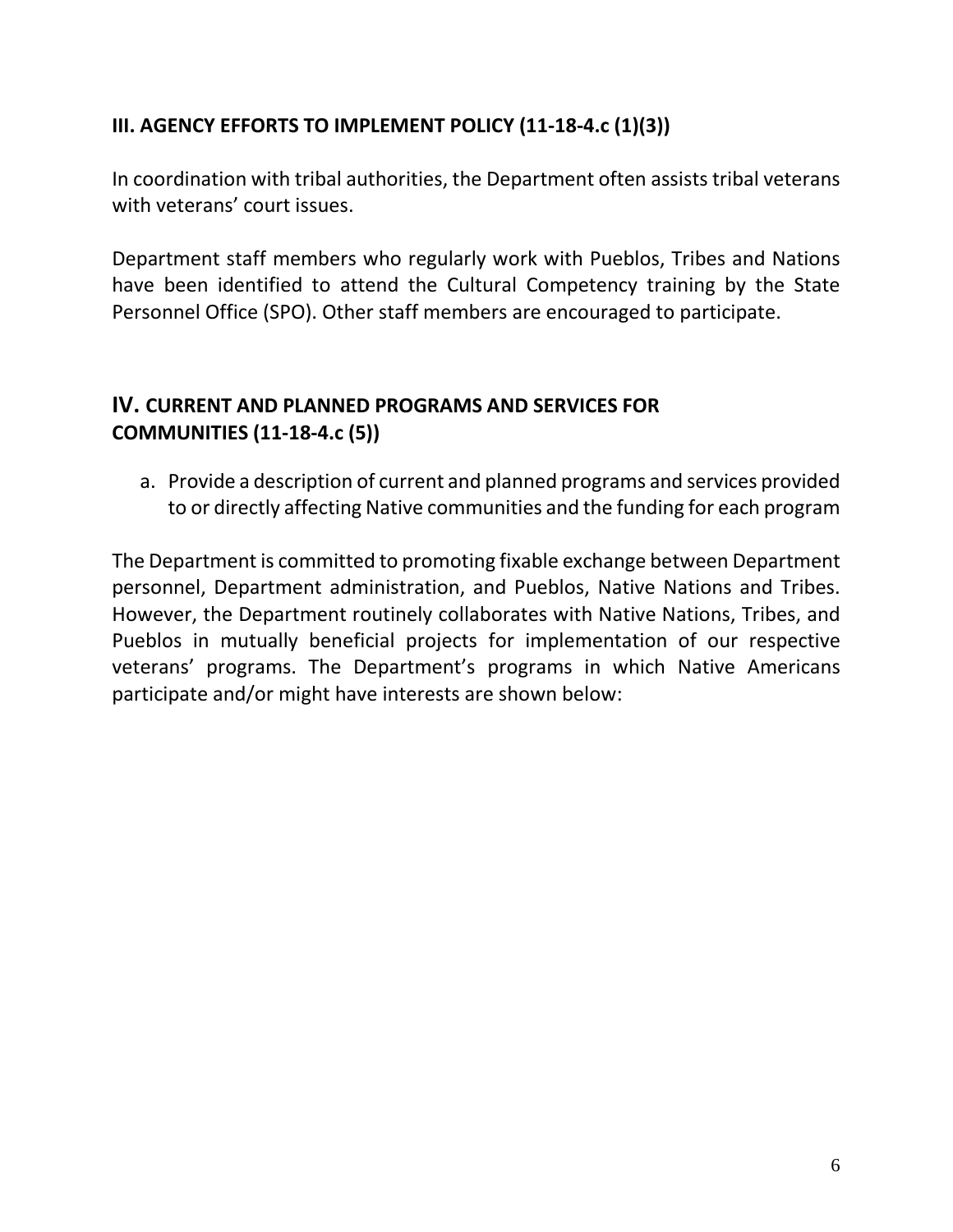| Programs and Services Potentially Affecting American Indians or Alaska Natives           |                                                                                                                                                                                                            |                                  |  |
|------------------------------------------------------------------------------------------|------------------------------------------------------------------------------------------------------------------------------------------------------------------------------------------------------------|----------------------------------|--|
| <b>Programs</b>                                                                          | <b>Description of Services</b>                                                                                                                                                                             | <b>Funding</b>                   |  |
| <b>Cabinet Secretary's Office</b>                                                        | Collaborating with the Navajo Nation Office of<br>Veterans Affairs to provide guidance and best<br>practices in the establishment of the NNOVA.                                                            | <b>General Fund</b>              |  |
| <b>Healthcare Coordination</b>                                                           | Provide Veterans easier and faster health care                                                                                                                                                             | <b>General Fund</b>              |  |
| <b>State Veterans Benefits</b><br>and Veterans State<br><b>Cemeteries &amp; Memorial</b> | Statewide benefits for eligible veterans and<br>their dependents. Create and administer four<br>VA NCA standards, State operated veterans<br>cemeteries                                                    | VA Funds/General<br><b>Funds</b> |  |
| Women Veterans'<br>Coordinator                                                           | Provide guidance, technical assistance, and<br>recommendations to the governmental<br>agencies, legislators, veteran organizations,<br>community organizations, and the public on<br>women veteran issues. | <b>General Fund</b>              |  |

b. Main agency accomplishments and challenges regarding work with tribes and native organizations including significant state-tribal issues, recommendations and/or priorities addressed in FY20

The Department continues to work with the Tribes, Native Nations and Pueblos using a variety of outreach opportunities and will continue to develop ways to improve communications and provide medical treatment to veterans.

c. Goals for Fiscal year FY21 relating to tribes and native organizations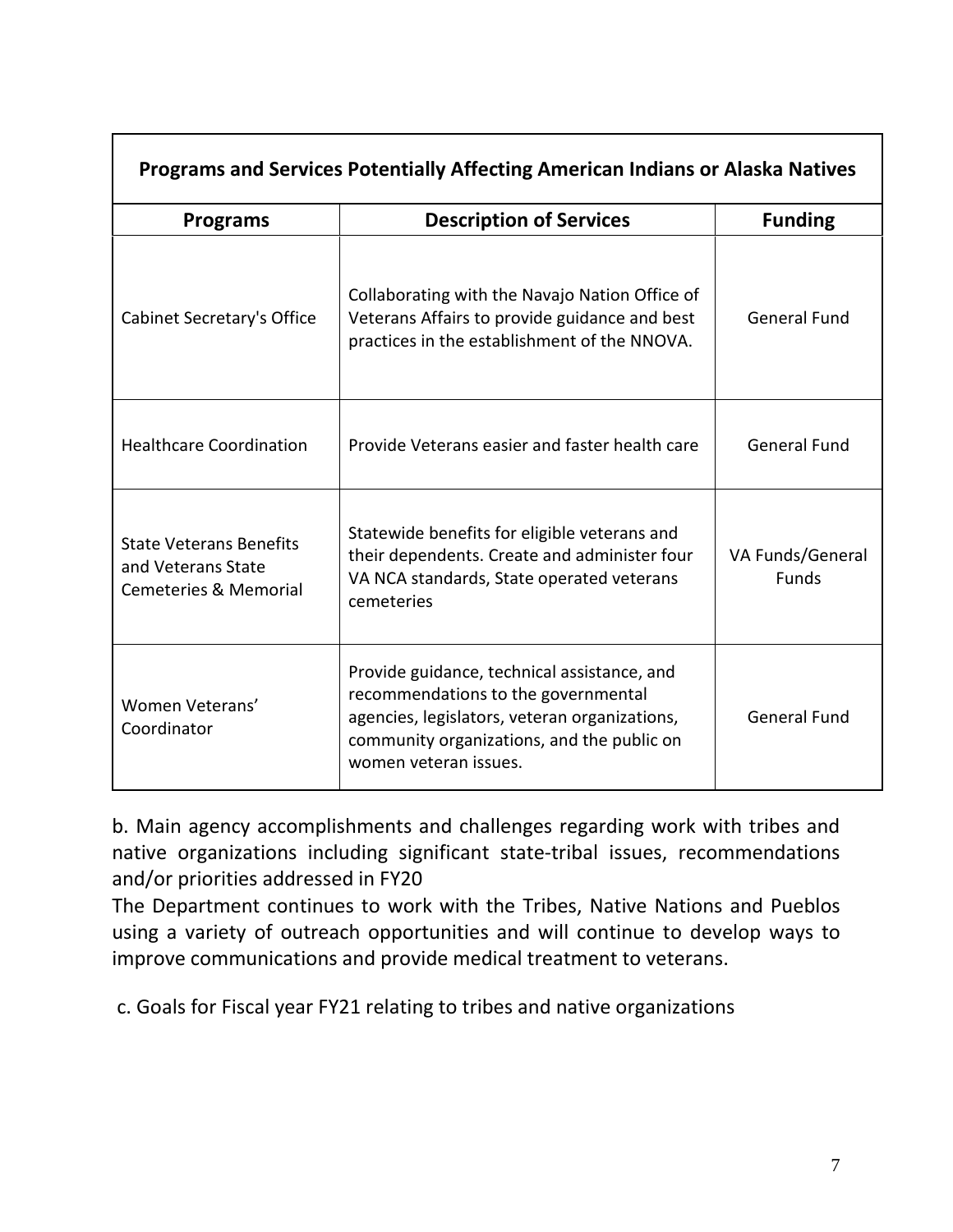1. The Department is committed to working with and responding to all joint State Veterans' related concerns for the State, Tribes, Pueblos and Native Nations.

2. The Department will continue to seek out community and veterans outreach outlets to promote New Mexico Veterans within Native communities.

3. Collaborate with Federal VA partners (i.e. VBA and VAHCS to capitalize on services to our veterans in rural communities.

# **V. TRAINING AND EMPLOYEE NOTIFICATION (11-18-4.C (2))**

A. State Tribal Collaboration Act Training and Certification

Department field and supervisory employees from multiple Divisions received the STCA cultural awareness training and certification from SPO.

B. Employee Notification about the STCA Department managers, project leaders, and field employees are knowledgeable of the STCA policy that the Department abides by. Department employees also have access to the Tribal Liaison for consultations regarding the Act.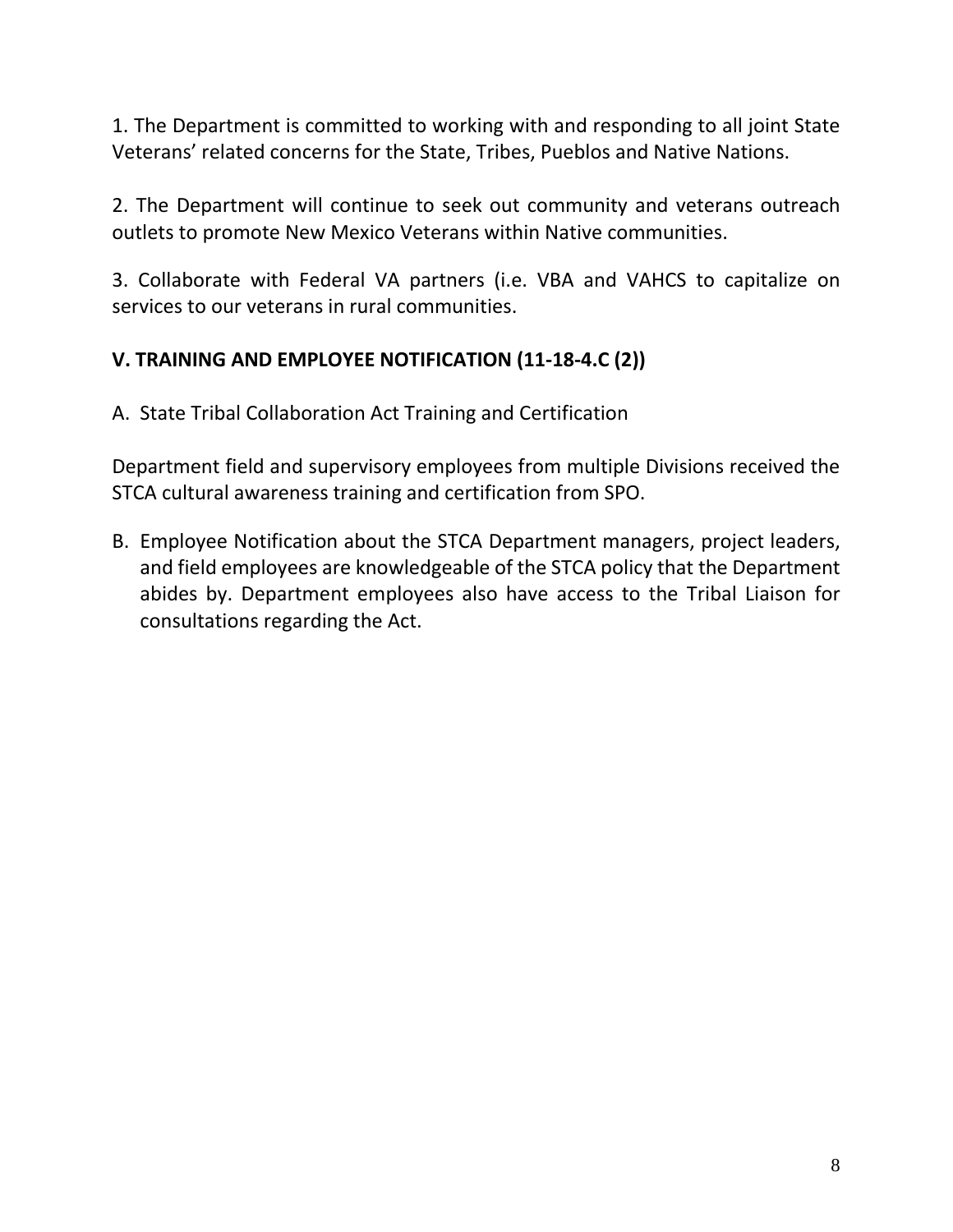# VI. KEY NAMES AND CONTACT INFORMATION (11-18-4.C (2))

# **CONTACT INFORMATION**

| <b>Position / Program</b>                                                            | <b>Key Names</b>                                                                                                                                           |
|--------------------------------------------------------------------------------------|------------------------------------------------------------------------------------------------------------------------------------------------------------|
| <b>Cabinet Secretary</b>                                                             | Judy M. Griego<br>406 Don Gaspar<br>Santa Fe, NM 87501-2374<br>(505) 827-6334<br>judy.griego@state.nm.us                                                   |
| <b>Deputy Secretary</b>                                                              | <b>Bryan Osterhage</b><br>407 Galisteo St, Rm. 142<br><b>Santa Fe, NM 87501</b><br>(505) 827-6311<br>Bryan.osterhage@state.nm.us                           |
| <b>Benefits Division Director/ Cemetery and Memorial</b><br><b>Programs Director</b> | <b>Edward Mendez</b><br><b>Lew Wallace Building</b><br>495 Old Santa Fe Trail<br><b>Santa Fe, NM 87505</b><br>(505) 827-6307<br>edwardl.mendez@state.nm.us |
| <b>Field Operations Division Director</b>                                            | <b>Larry Campos</b><br>5201 Eagle Rock Ave. NE<br>Albuquerque, NM 87113<br>(505) 383-2417<br>larry.campos@state.nm.us                                      |
| <b>State Approving Agency Bureau Chief</b>                                           | <b>Marilyn Dykman</b><br>5201 Eagle Rock Ave. NE<br>Albuquerque, NM 87113<br>(505) 383-2418<br>marilyn.dykman@state.nm.us                                  |
| <b>Veterans Business Outreach Center Director</b>                                    | <b>Richard Coffel</b><br>5201 Eagle Rock Ave. NE<br>Albuquerque, NM 87113<br>(505) 383-2401<br>richardl.coffel@state.nm.us                                 |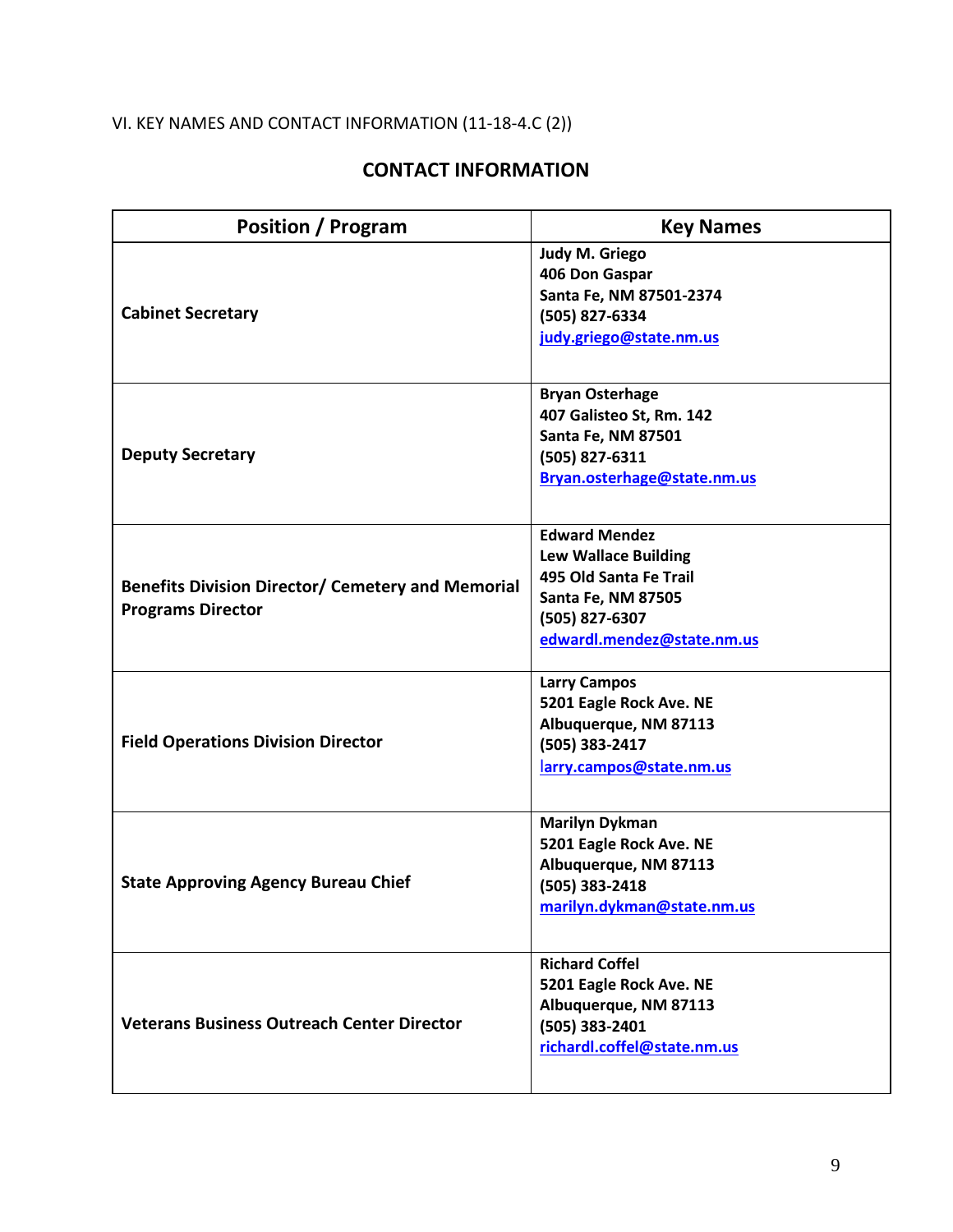| <b>Administrative Services Director</b>          | <b>Monica Maestas (CFO and Acting ASD Director)</b><br>407 Galisteo St, Room 134<br>Santa Fe, NM 87501<br>(505) 827-6303<br>monica.maestas@state.nm.us |
|--------------------------------------------------|--------------------------------------------------------------------------------------------------------------------------------------------------------|
| <b>Health Care Coordination Program Director</b> | Jemia Warner<br>5201 Eagle Rock Ave. NE<br>Albuquerque, NM 87113<br>(505) 383-2408<br>jemia.warner@state.nm.us                                         |
| <b>Women's Veterans Program Manager</b>          | <b>Tracie Brasier</b><br>5201 Eagle Rock Ave. NE 2A<br>Albuquerque, NM 87113<br>(505) 383-2431<br>tracie.brasier@state.nm.us                           |
| <b>Tribal Liaison</b>                            | <b>Beverly A Charley</b><br>101 W. Animas St. Rm 104<br>Farmington, NM 87401<br>(505) 327-2861<br>beverly.charley@state.nm.us                          |
|                                                  |                                                                                                                                                        |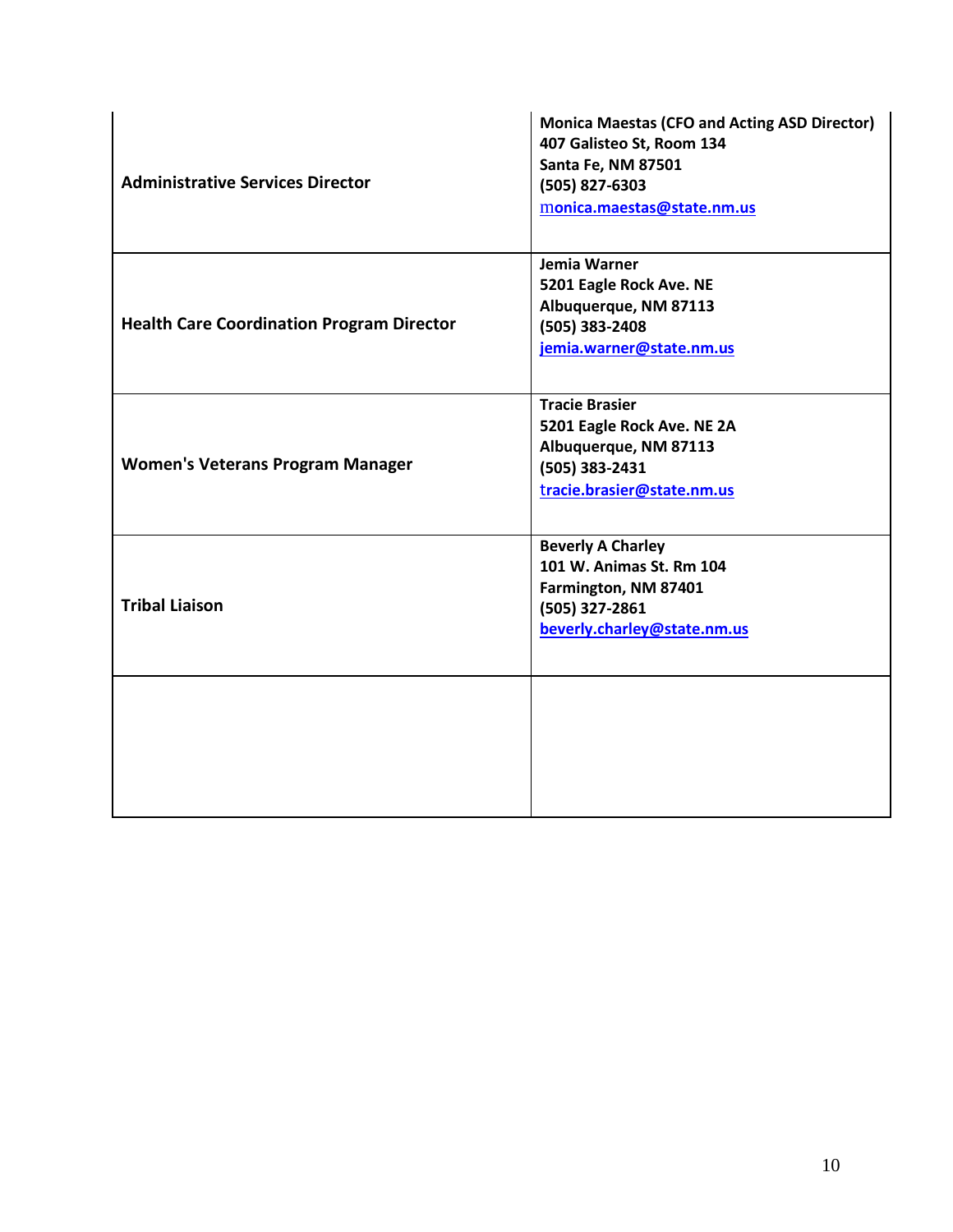# VII. RELEVANT STATUES AND MANDATES Appendix A

- Relevant Agency Regulations, State or Federal Statutes;
- Chapter 17 NMSA 1978;
- State-Tribal Consultation Act (STCA) 11-18-3 NMSA 2009; and
- Governmental Dispute Prevention and Resolution Act (12-8A-1 NMSA) as amended 2007